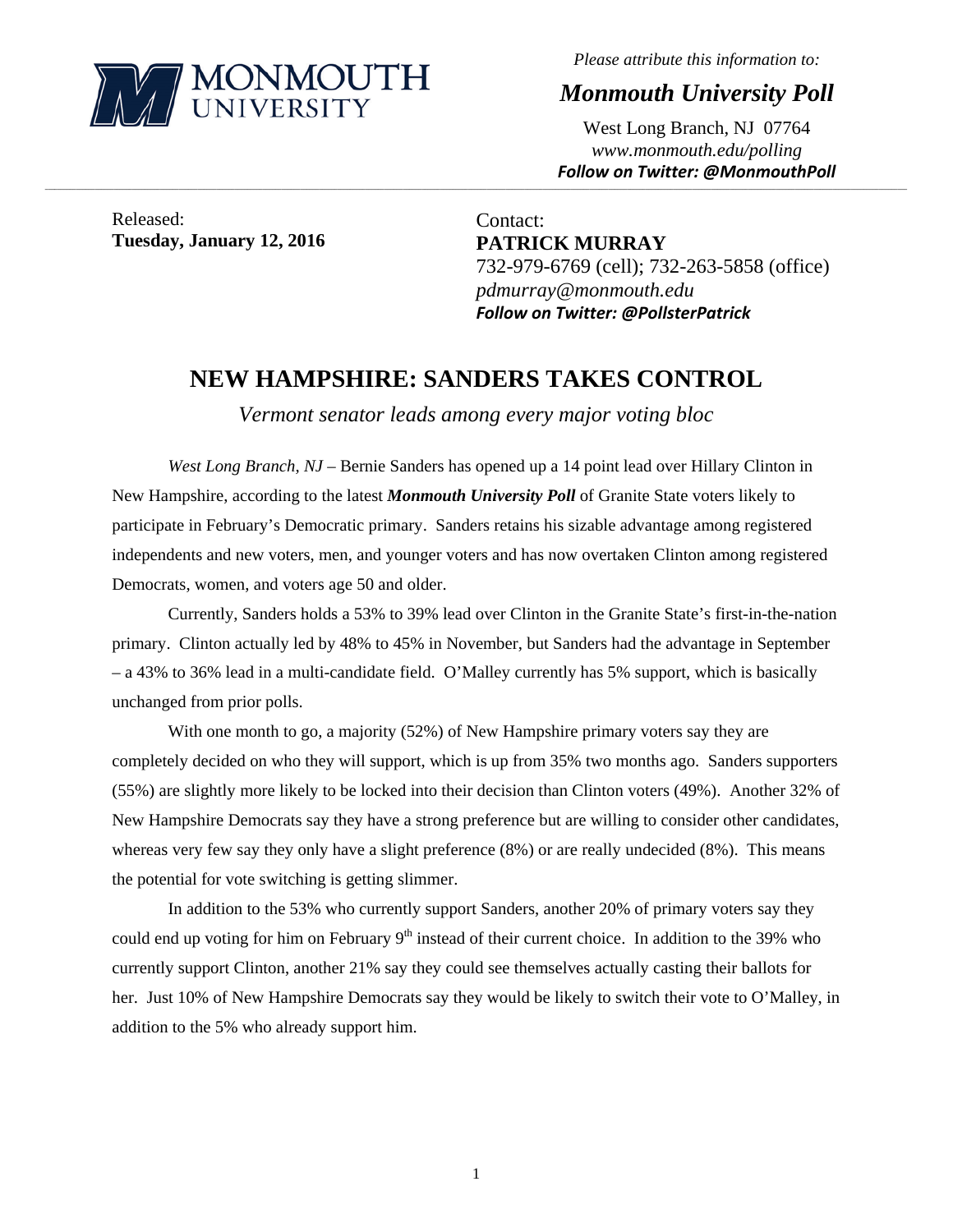"New Hampshire Democratic preferences are getting baked in, with Sanders gaining the upper hand. The final question will be who does a better job at turning out their respective voting blocs," said Patrick Murray, director of the independent Monmouth University Polling Institute in New Jersey.

New Hampshire's modified primary system and same-day registration will bring out a large number of voters who are not partisan diehards, but registered Democrats will almost certainly make up the majority of February's electorate. Unfortunately for Clinton, she (42%) she is now losing this group to Sanders (50%), where she had claimed a sizable 57% - 35% lead just two months ago. Among independents and new voters likely to take part in the primary, Sanders enjoys a 58% - 34% advantage, similar to his 59% - 35% lead in November.

Sanders (50%) has also overtaken Clinton (44%) among women voters, erasing a 37% to 56% deficit from two months ago. He continues to lead among men by 57% - 32%, which is similar to his 54% - 37% edge in November.

Sanders continues to enjoy sizable support from voters under age 50, holding a 58% - 30% lead, similar to his 54% - 36% lead in November. But he is now winning older voters as well, by 50% to 44%. Two months ago, Clinton held the age 50 and older group by a 56% - 38% margin.

Likely primary voters continue to have overwhelmingly positive views of both Sanders (90% favorable - 6% unfavorable) and Clinton (73% favorable - 19% unfavorable). These results represent a very slight uptick for Sanders and a very slight dip for Clinton since November. O'Malley holds a 38% favorable and 20% unfavorable rating, which is basically unchanged from two months ago.

The vast majority of New Hampshire Democrats would be able to live with either of the frontrunners becoming the party's standard bearer, with 9-in-10 feeling good about the prospect of a Sanders nomination (48% enthusiastic and 42% satisfied) and about 3-in-4 saying the same about Clinton (36% enthusiastic and 38% satisfied).

The *Monmouth University Poll* also found that very few New Hampshire Democrats believe former President Bill Clinton will be a drag on his wife's campaign. Half (50%) feel he helps Hillary's chances of getting elected and just 12% say he hurts her prospects. Another 32% believe he will have little impact either way.

One-third (34%) of primary voters report having seen at least one of the presidential candidates in person, with 22% attending a Clinton event and 22% seeing Sanders in the flesh. O'Malley has personally met 6% of the electorate. Interestingly, likely Democratic voters also report having spent some time hanging with the GOP field, including Jeb Bush (3%), Donald Trump (3%), Chris Christie (2%), Ben Carson (2%), John Kasich (2%), and Marco Rubio (2%).

The top issue for Granite State Democrats in deciding who to support, according to the Monmouth poll, is the economy and jobs (29% first choice / 19% second choice), followed by national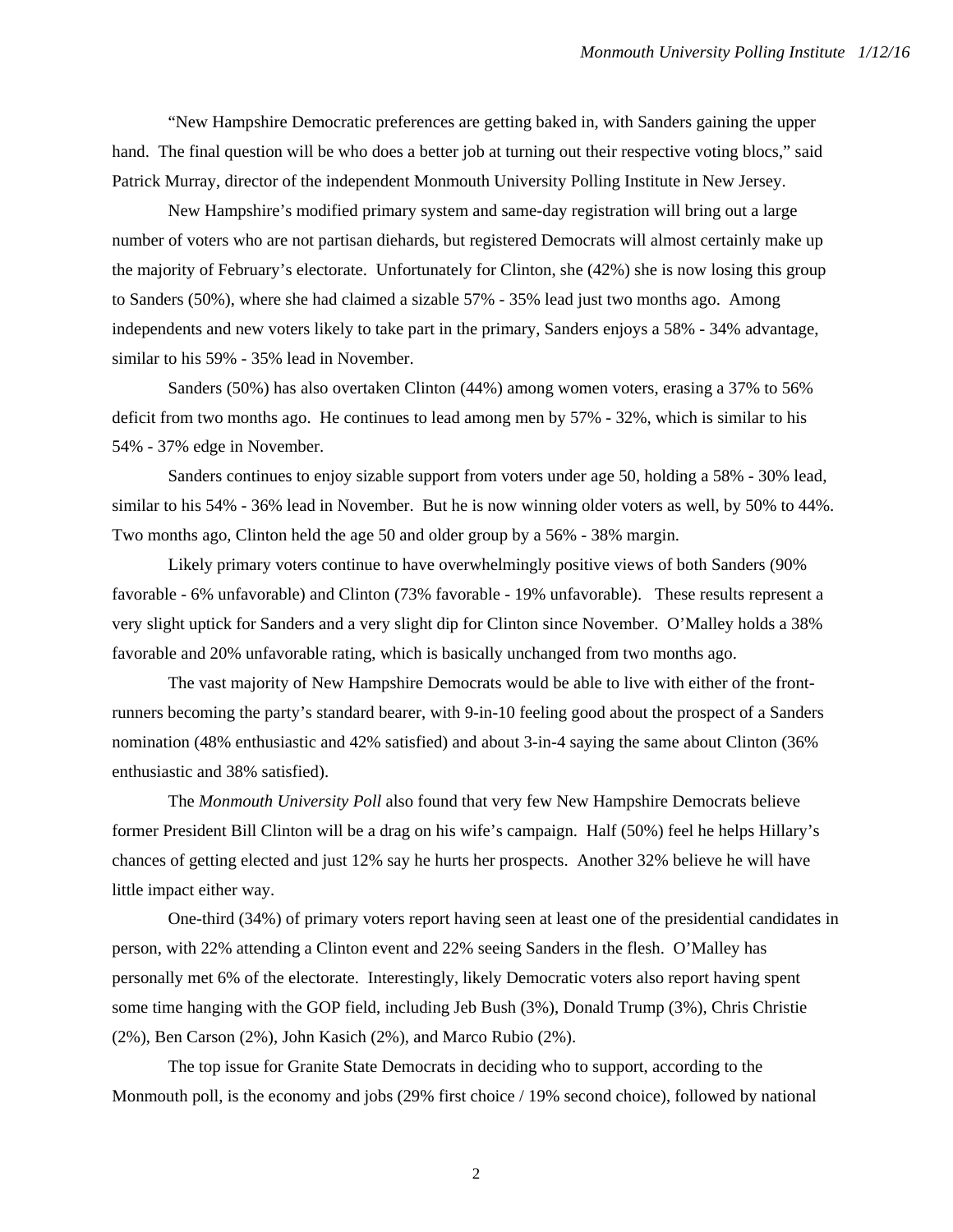security and terrorism  $(14\% / 12\%)$ , health care  $(11\% / 16\%)$ , social issues  $(10\% / 9\%)$ , and education (9% / 11%). Taxes and spending  $(5\% / 8\%)$ , gun ownership  $(4\% / 6\%)$ , immigration  $(2\% / 3\%)$ , and drug addiction (2% / 3%) rank much farther down the list.

The *Monmouth University Poll* was conducted by telephone from January 7 to 10, 2016 with 413 New Hampshire voters likely to vote in the Democratic presidential primary. This sample has a margin of error of +4.8 percent. The poll was conducted by the Monmouth University Polling Institute in West Long Branch, NJ.

## **DATA TABLES**

## *The questions referred to in this release are as follows:*

(\* Some columns may not add to 100% due to rounding.)

1. Who would you support if the presidential primary was being held today and the candidates for the Democratic nomination were – [*NAMES WERE ROTATED*]?

|                        | Januarv | November | September | September<br>$\blacksquare$ |
|------------------------|---------|----------|-----------|-----------------------------|
|                        | 2016    | 2015     | $2015*$   | 2015                        |
| <b>Bernie Sanders</b>  | 53%     | 45%      | 49%       | 43%                         |
| <b>Hillary Clinton</b> | 39%     | 48%      | 41%       | 36%                         |
| Martin O'Malley        | 5%      | 3%       | 3%        | 2%                          |
| (VOL) Other            | 0%      | 0%       | 2%        | 1%                          |
| Larry Lessig           | n/a     | 1%       | 1%        | 1%                          |
| Joe Biden              | n/a     | n/a      | n/a       | 13%                         |
| Lincoln Chafee         | n/a     | n/a      | n/a       | 1%                          |
| Jim Webb               | n/a     | n/a      | n/a       | 1%                          |
| (VOL) Undecided        | 2%      | 3%       | 5%        | 3%                          |
| (n)                    | (413)   | (403)    | (400)     | (400)                       |
|                        |         |          |           |                             |

 *\*Biden, Chafee, Webb voters reassigned to their second choice.* 

2. Which of the following best describes where your decision stands at this moment: I am completely decided on which candidate I will support, I have a strong preference right now but I am willing to consider other candidates, I have a slight preference among a group of candidates I like, or I am really undecided among a number of candidates?

|                    |         | . .     |         |          |
|--------------------|---------|---------|---------|----------|
|                    | January | Clinton | Sanders | November |
|                    | 2016    | voters  | Voters  | 2015     |
| Completely decided | 52%     | 49%     | 55%     | 35%      |
| Strong preference  | 32%     | 37%     | 32%     | 38%      |
| Slight preference  | 8%      | 8%      | 7%      | 14%      |
| Undecided          | 8%      | 5%      | 6%      | 13%      |

3. *[Asked of Non-Clinton voters:]* How likely is it that you could end up voting for Hillary Clinton on February  $9<sup>th</sup>$  – very likely, somewhat likely, not too likely, not at all likely?

|                                | January |
|--------------------------------|---------|
|                                | 2016    |
| Current Clinton supporter (Q1) | 39%     |
| Very likely                    | 4%      |
| Somewhat likely                | 17%     |
| Not too likely                 | 17%     |
| Not at all likely              | 24%     |
| (VOL) Don't know               | 0%      |
|                                |         |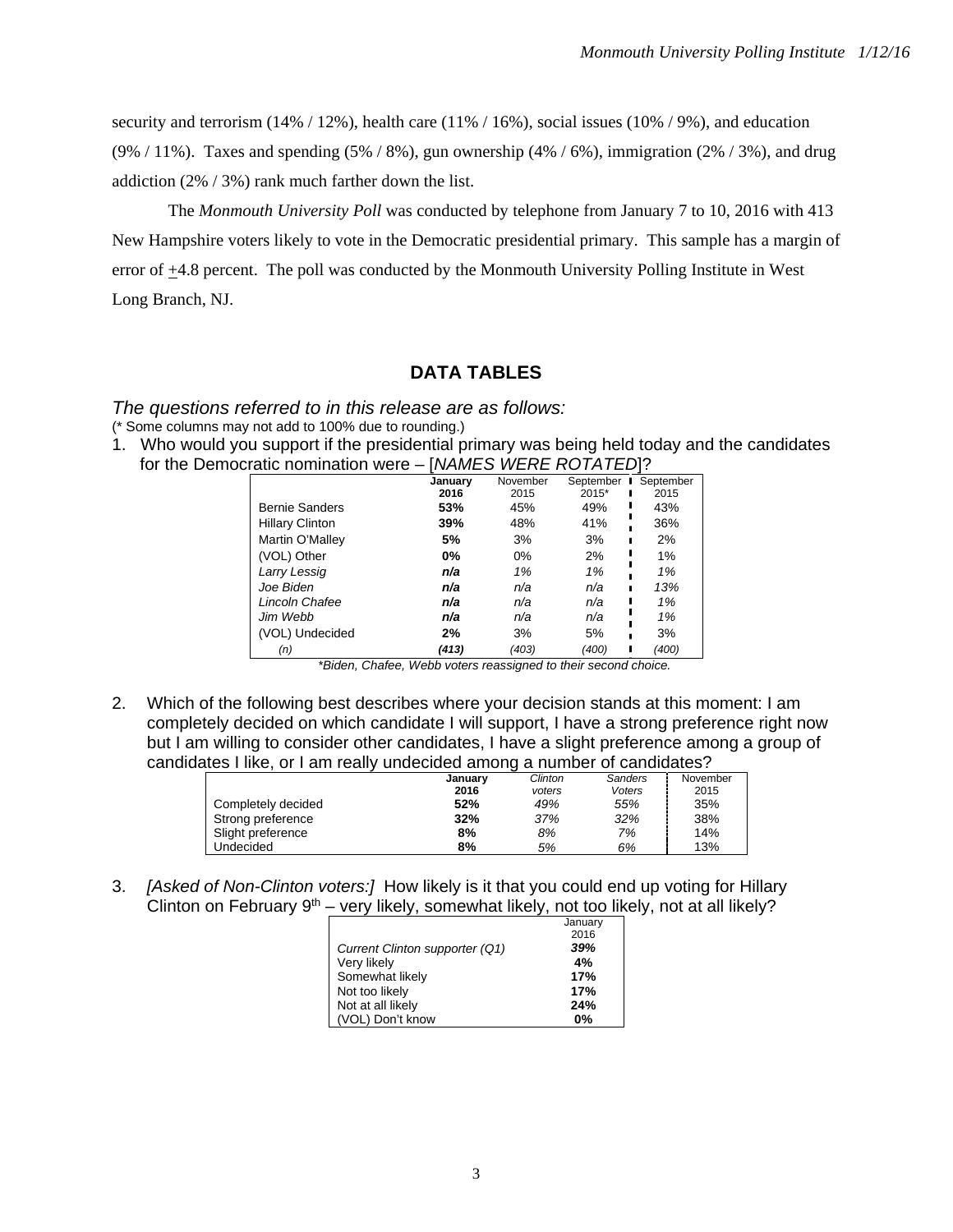4. *[Asked of Non-Sanders voters:]* How likely is it that you could end up voting for Bernie Sanders on February  $9<sup>th</sup>$  – very likely, somewhat likely, not too likely, not at all likely?

|                                | January |
|--------------------------------|---------|
|                                | 2016    |
| Current Sanders supporter (Q1) | 53%     |
| Very likely                    | 1%      |
| Somewhat likely                | 19%     |
| Not too likely                 | 13%     |
| Not at all likely              | 13%     |
| (VOL) Don't know               | 1%      |

5. *[Asked of Non-O'Malley voters:]* How likely is it that you could end up voting for Martin O'Malley on February 9<sup>th</sup> – very likely, somewhat likely, not too likely, not at all likely?

|                                 | January |
|---------------------------------|---------|
|                                 | 2016    |
| Current O'Malley supporter (Q1) | 5%      |
| Very likely                     | 0%      |
| Somewhat likely                 | 10%     |
| Not too likely                  | 16%     |
| Not at all likely               | 66%     |
| (VOL) Don't know                | 2%      |
|                                 |         |

6. I'm going to read you a few names of people who are running for president. Please tell me if your general impression of each is favorable or unfavorable, or if you don't really have an opinion. [*NAMES WERE ROTATED*]

|                        | Favorable | Unfavorable | No opinion |
|------------------------|-----------|-------------|------------|
| <b>Hillary Clinton</b> | 73%       | 19%         | 8%         |
| --November 2015        | 79        | 15          | 6          |
| --September 2015       | 77        | 17          | 7          |
| Martin O'Malley        | 38%       | 20%         | 42%        |
| --November 2015        | 32        | 17          | 51         |
| --September 2015       | 23        | 13          | 64         |
| <b>Bernie Sanders</b>  | 90%       | 6%          | 4%         |
| --November 2015        | 86        | 8           | 6          |
| --September 2015       | 83        | 7           | 10         |

## [*QUESTIONS 7-9 WERE ROTATED*]

7. How would you feel if Hillary Clinton became the Democratic nominee – enthusiastic, satisfied, dissatisfied, or upset?

|                  | January |
|------------------|---------|
|                  | 2016    |
| Enthusiastic     | 36%     |
| Satisfied        | 38%     |
| Dissatisfied     | 18%     |
| Upset            | 7%      |
| (VOL) Don't know | 1%      |

8. How would you feel if Bernie Sanders became the Democratic nominee – enthusiastic, satisfied, dissatisfied, or upset?

| January |
|---------|
| 2016    |
| 48%     |
| 42%     |
| 6%      |
| 2%      |
| 2%      |
|         |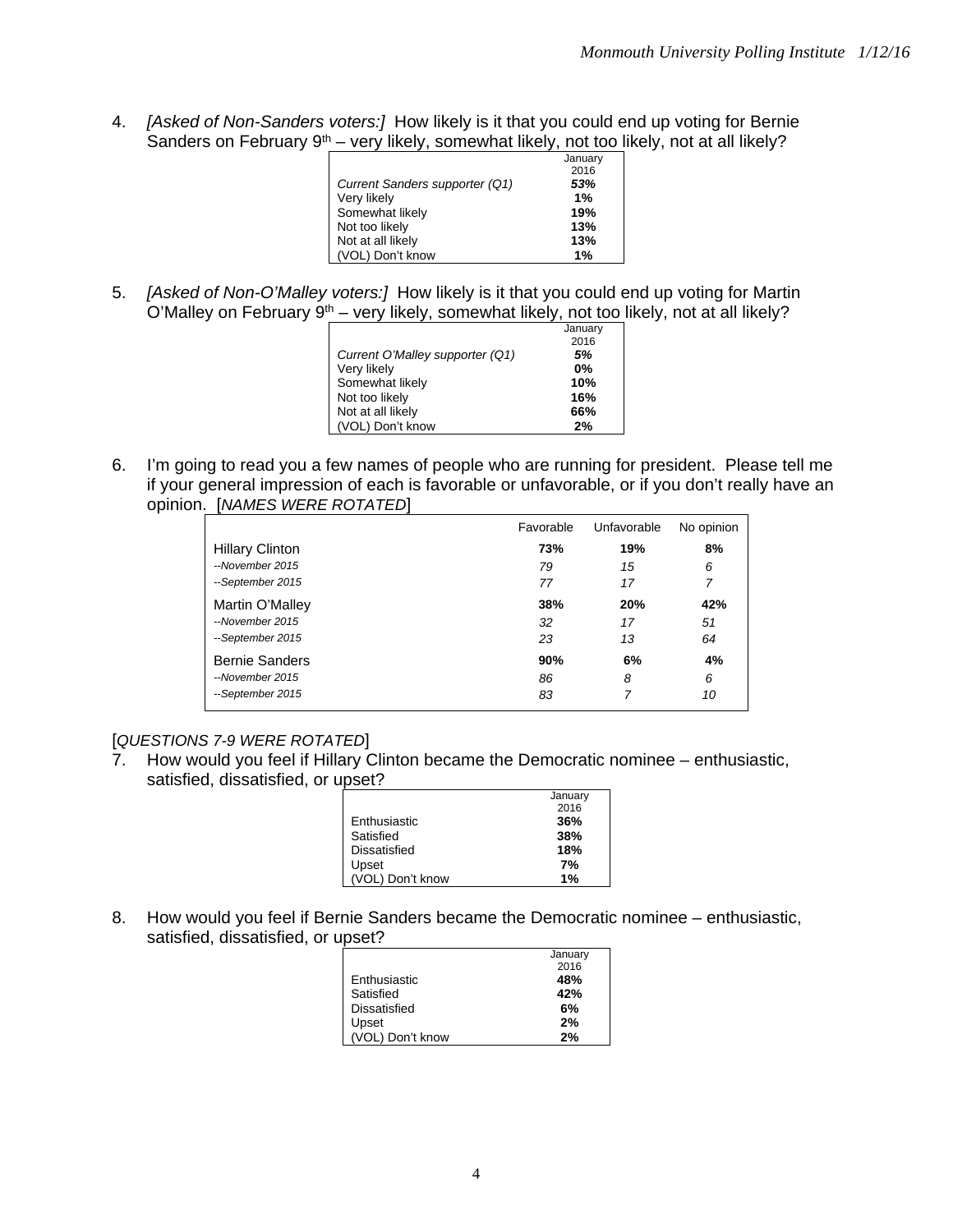9. How would you feel if Martin O'Malley became the Democratic nominee – enthusiastic, satisfied, dissatisfied, or upset?

|                  | January |
|------------------|---------|
|                  | 2016    |
| Enthusiastic     | 8%      |
| Satisfied        | 36%     |
| Dissatisfied     | 31%     |
| Upset            | 13%     |
| (VOL) Don't know | 12%     |
|                  |         |

10. Do you think Bill Clinton helps or hurts Hillary's chances of getting elected, or does he have little impact either way?

|                  | January |
|------------------|---------|
|                  |         |
|                  | 2016    |
| <b>Helps</b>     | 50%     |
| <b>Hurts</b>     | 12%     |
| Little impact    | 32%     |
| (VOL) Don't know | 6%      |

- 11. Which of the following issues is the most important to you in deciding who to support for president? [*ITEMS WERE ROTATED*]
- 12. And which is the second most important?

|                                                      | <b>FIRST</b>  | <b>SECOND</b> | Combined |
|------------------------------------------------------|---------------|---------------|----------|
|                                                      | <b>CHOICE</b> | <b>CHOICE</b> | 182      |
| Immigration                                          | 2%            | 3%            | 5%       |
| The economy and jobs                                 | 29%           | 19%           | 48%      |
| National security and terrorism                      | 14%           | 12%           | 26%      |
| Social issues like abortion and<br>same-sex marriage | 10%           | 9%            | 19%      |
| Taxes and government<br>spending                     | 5%            | 8%            | 13%      |
| Education                                            | 9%            | 11%           | 20%      |
| Gun ownership                                        | 4%            | 6%            | 10%      |
| Health care                                          | 11%           | 16%           | 27%      |
| Drug addiction                                       | 2%            | 3%            | 5%       |
| (VOL) All equally important                          | 10%           | 1%            | 11%      |
| (VOL) Other                                          | 4%            | 1%            | 5%       |
| (VOL) Don't know                                     | 0%            | 11%           | 11%      |

13. Have you had the opportunity to meet or see any of the Democratic or Republican candidates for president in person this year, or not?

|     | January<br>2016 |
|-----|-----------------|
| Yes | 34%             |
| No  | 66%             |

14. *If YES:* Which ones? [*MULTIPLE RESPONSES ACCEPTED*]

|                        | January |
|------------------------|---------|
|                        | 2016    |
| <b>Hillary Clinton</b> | 22%     |
| <b>Bernie Sanders</b>  | 22%     |
| Martin O'Malley        | 6%      |
| Jeb Bush (R)           | 3%      |
| Ben Carson (R)         | 2%      |
| Chris Christie (R)     | 2%      |
| Marco Rubio (R)        | 2%      |
| Donald Trump (R)       | 3%      |
| John Kasich (R)        | 2%      |
| Other                  | 1%      |
|                        |         |